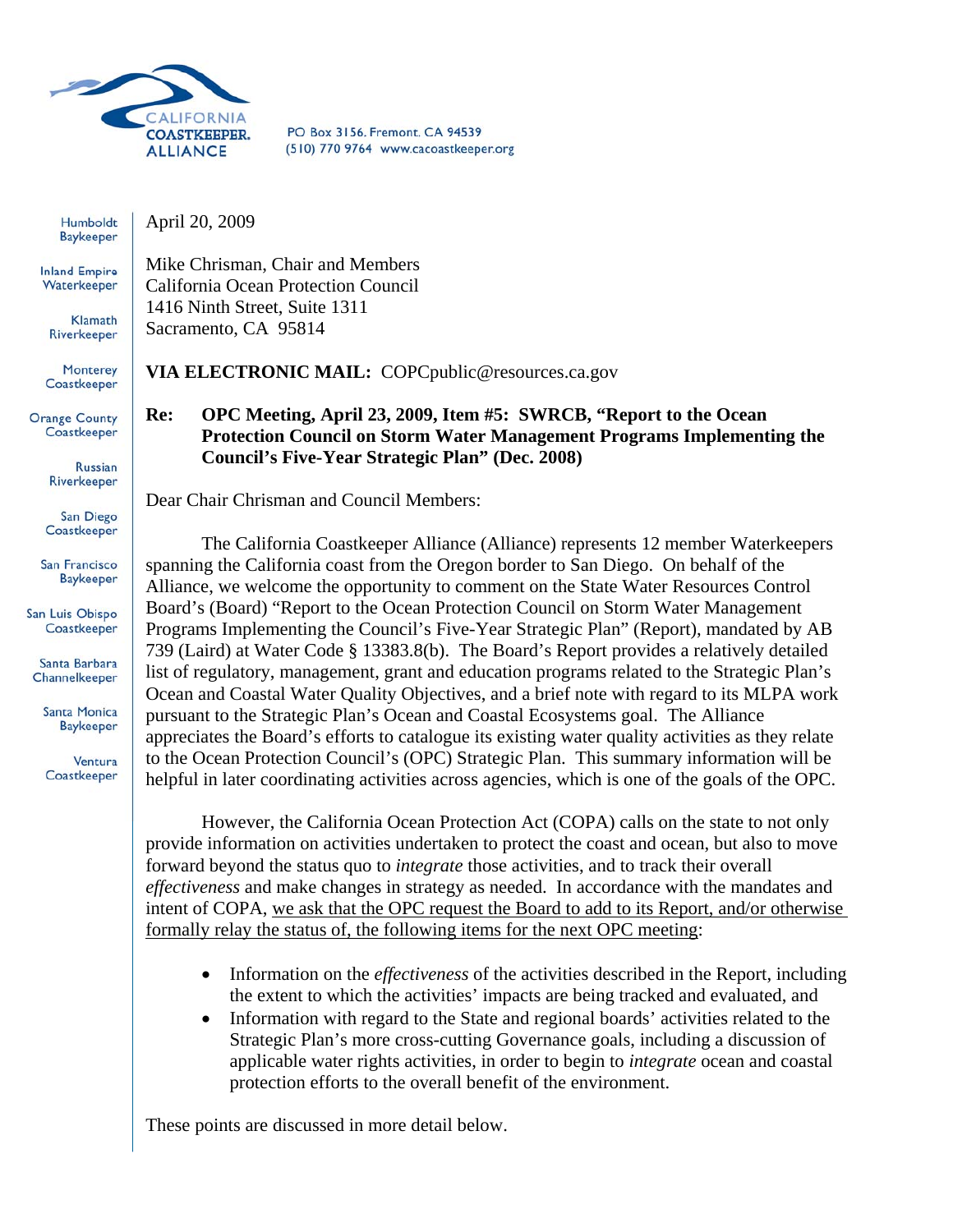## **THE REPORT SHOULD DISCUSS HOW THE STATE WATER BOARD WILL <sup>I</sup>MPROVE THE <sup>E</sup>FFECTIVENESS OF ITS EFFORTS TO PROTECT THE HEALTH OF COASTAL WATERSHEDS AND THE OCEAN**

AB 739 (Laird) established the mandate for the State Water Board Report before the OPC today. Though AB 739 overall focused primarily on storm water control, the Report provision itself is fairly broad, requiring that:

The state board shall submit a report, *including, but not limited to,* stormwater and other polluted runoff control information, to the Ocean Protection Council no later than January 1, 2009, *on the way in which the state board is implementing the priority goals and objectives of the council's strategic plan*.

#### Water Code § 13383.8(b). (Emphasis added.)

As noted above, the Report does a commendable job in outlining the State and regional boards' activities in protecting the health of the coast and ocean. In addition to simply reporting on activities that might aid in agency coordination, however, COPA pushes the state, and in particular the OPC, to take the next step, stating that the OPC "shall" coordinate activities in order to "*improve the effectiveness* of state efforts to protect ocean resources …." (Public Resources Code § 35615(a) (emphasis added)). COPA similarly sets as a "goal of all state actions" to "*continually improve efforts* to protect, conserve, restore, and manage coastal waters and ocean ecosystems." (Public Resources Code § 35510(b)(4) (emphasis added)).

An evaluation and feedback mechanism, currently missing from the Report, is essential to ensure that the activities listed in the Report are *effective* in protecting the health of the coast and ocean. Page 8 states that the Report focuses on the Ocean and Coastal Water Quality goal of the Strategic Plan because "that is where the Water Boards have the most impact." But without an effectiveness assessment (which in some cases can be done relatively quickly), the Boards' actual impact on environmental health is uncertain. And, as noted below, it is debatable whether the Boards might have more ecosystem impact if more work were done in an *integrated* way with other agencies as called for in COPA and the Strategic Plan, rather than working relatively alone.

As noted in the Report on page 7, some programs are still in their "infancy" and have yet to be developed, let alone tracked. Even where programs are well-developed, "long term monitoring is still needed to determine the efficacy of the program." However, sometimes the problems are sufficiently clear to know that additional action needs to be taken even if a program is new; and yet often delays continue to mount and exacerbate environmental harm. These are particularly important opportunities for intervention by the OPC. One such example described in the Report is the Sanitary Sewer Overflow (SSO) program.

Pages 8 to 9 of the Report describe how "[s]ewage spills pollute beaches and threaten public health throughout the state," and that "over 3,600 SSOs occur each year which threaten public health and impair surface waters." The Board also notes that "over 9,000 certified spill reports…[show] nearly *26 million gallons* of sewage having reached surface waters in the state." (Emphasis added.) While the program for regulating SSOs is comparatively new, these alarming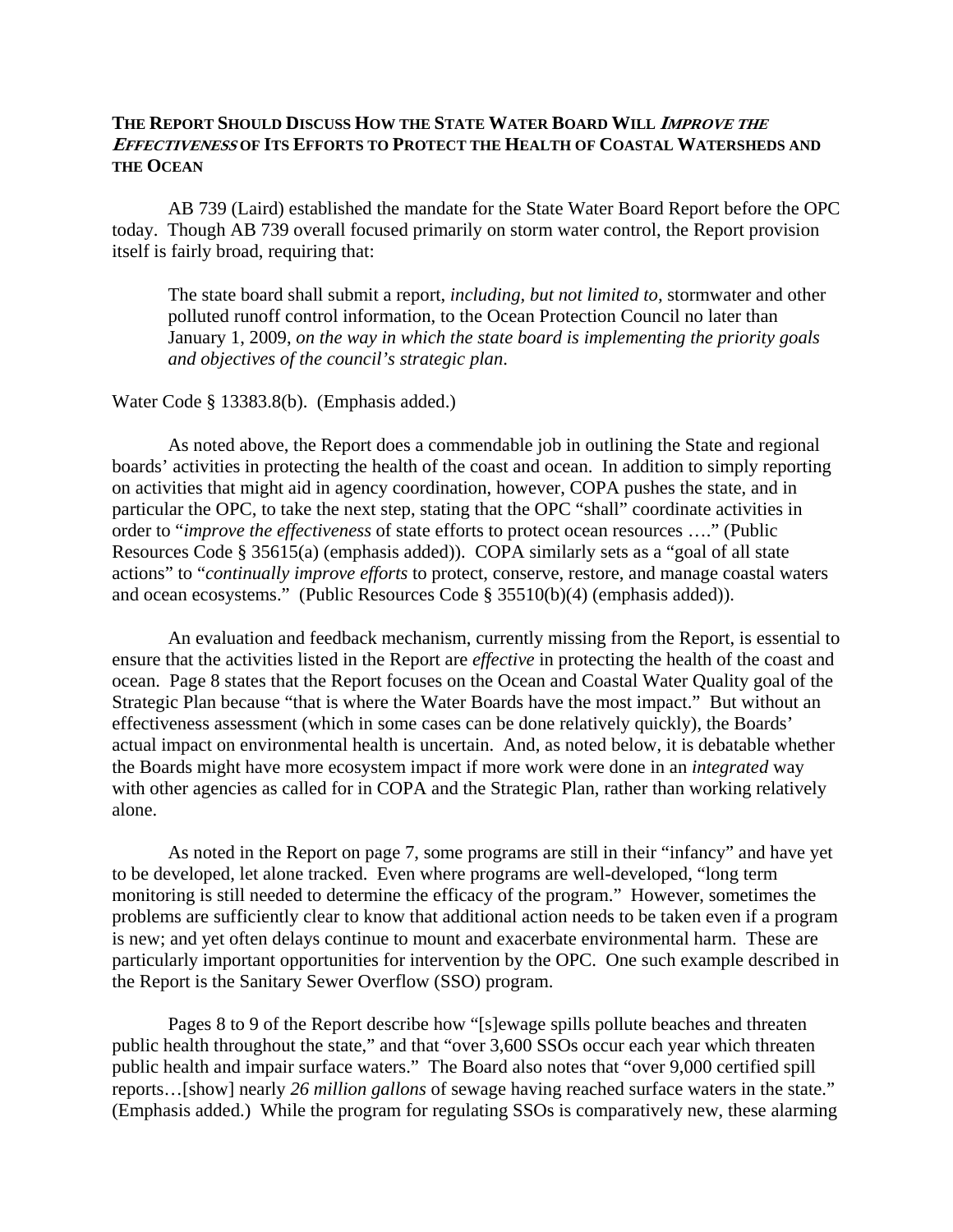statistics call for a frank and immediate evaluation of the effectiveness of the program, and a course correction as needed. The attached comments submitted by CCKA to the Board<sup>1</sup> last week highlight that out of 1,067 sewage collection systems regulated statewide, only six inspections took place in FY 2007-08, which found 182 violations. Projecting that SSO violation rate out over 1,067 facilities yields *over 32,000* potential violations, only 27 of which were acted on (less than 0.1%). Ironically, the Board cut out an invaluable ally in enforcement of these violations – the public – by refusing to regulate the discharges under the Federal Clean Water Act, as is required for discharges to surface waters. As described in more detail in the attached comment letter, we have requested that the Board re-evaluate that decision in light of currently poor discharge and enforcement records, and we seek the OPC's support in this effort.

Action by member agencies under the OPC umbrella is not the only opportunity for assessing program effectiveness and making changes as needed. The OPC itself has initiated programs and positions that merit effectiveness review. One such effort is related to the OPC's model Resolution on once-through cooling, an antiquated power plant cooling system that devastates coastal ecosystems, including ecosystems home to threatened and endangered fish. Three years after the OPC's Resolution, the public has yet to review a final draft Board policy that would implement the OPC's guidance and phase out once through cooling consistent with the Clean Water Act and Porter-Cologne. Moreover, the regional boards continue to wait for the Board's policy before reviewing and modernizing the power plants' NPDES permits, *almost 80% of which are now long expired*.

We ask that the OPC vigorously track the implementation of its Resolution and ensure that the member agencies, including the State Board and regional boards, implement policies and the law fully and expeditiously to phase out this destructive "technology." We also urge the OPC to integrate desalination into these discussions. Tying desalination facilities to oncethrough cooling intakes eviscerates the intent and directives of OPC's Resolution. Modern and effective alternatives for ocean desalination intakes are available and used around the world. We ask that the OPC seek a halt to further permitting of desalination facilities tied to once through cooling intakes and support further study of less harmful, alternative desalination intake systems.

# **THE REPORT SHOULD DISCUSS HOW THE STATE WATER BOARD WILL** *INTEGRATE* **ITS EFFORTS WITH THOSE OF OTHER AGENCIES TO PROTECT THE HEALTH OF COASTAL WATERSHEDS AND THE OCEAN**

The Legislature and Governor were clear that the "purpose of [COPA]" is to "*integrate*  and coordinate *the state's laws and institutions* responsible for protecting and conserving ocean resources" (Public Resources Code § 35515 (emphasis added)). The OPC's website notes that "[t]he OPC is guided by principles included in COPA," which include:

- The "recognition of the interconnectedness between land and ocean" (Public Resources Code § 35505(c)); and
- The establishment of a "state's policy *to incorporate ecosystem perspectives* into the management of coastal and ocean resources . . . rather than managing on a single species or single resource basis" (Public Resources Code § 35510(b)(3)).

 1 Letter from Linda Sheehan, CCKA to Chair Charles Hoppin, SWRCB (April 15, 2009) (attached).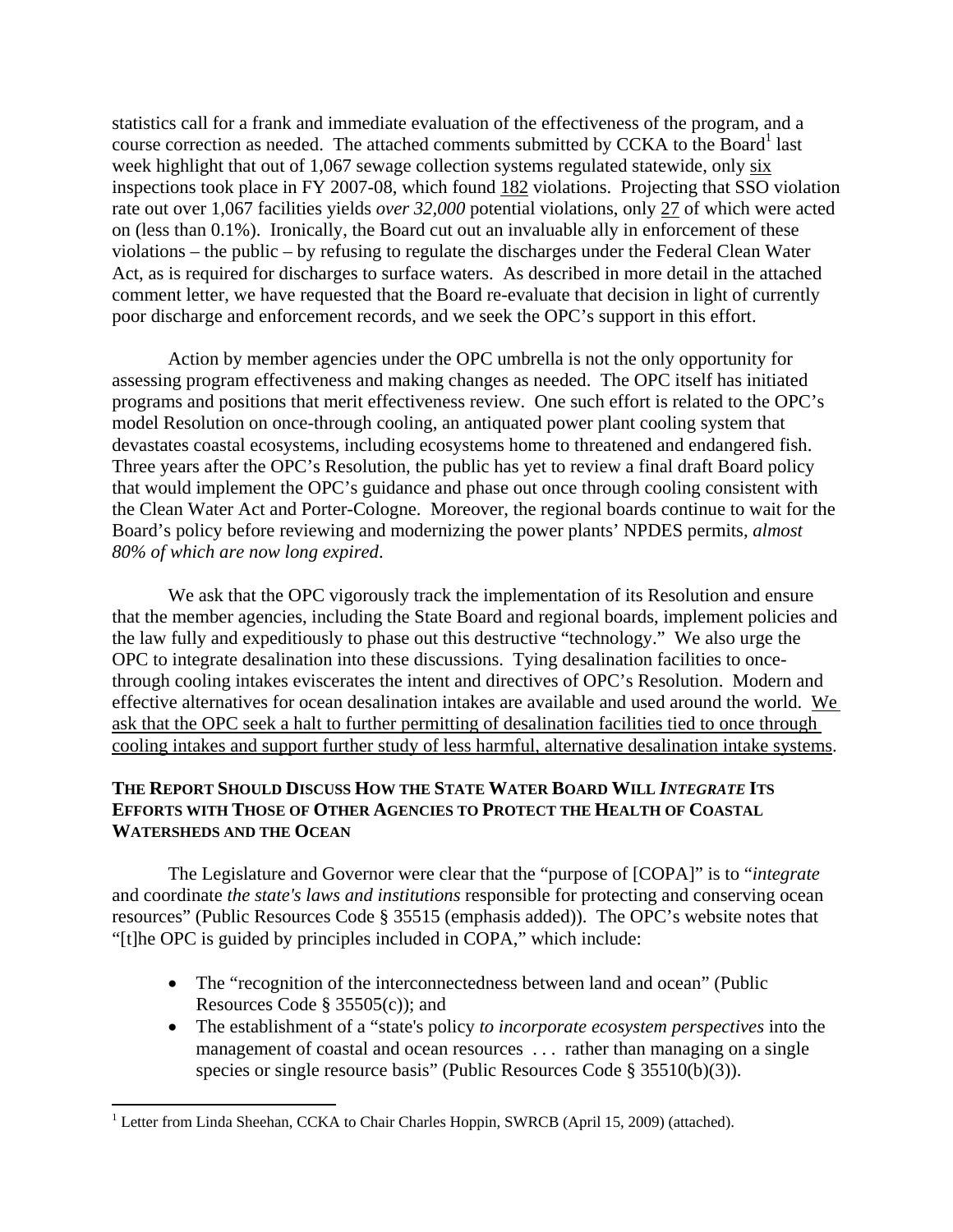The OPC is approximately midway through its first Strategic Plan, and the coming year will be key in setting the tone and path for the OPC to both complete its commendable goals and to settle into a culture as an strong advocate for our coast and ocean, one that truly reflects the organic nature of the ecosystems for which it is a steward. California's OPC has led the nation in taking on the challenge of establishing integrated governance systems that reflect the integrated nature of coastal and ocean habitats. Because the OPC is a pioneer, however, its evolution in building these new "institutional ecosystems" is ongoing, particularly in the face of continuing and sometimes unexpected governance challenges (such as the budget crisis facing California).

To advance its goals as articulated in the Strategic Plan, OPC must increase its focus on advancing a level of "collective accountability" on the part of its member agencies. This is true both with respect to the agencies' specific deliverables, but also with respect to ensuring that the agencies work together to determine where to *integrate* – not merely coordinate or collaborate – their overall efforts for the good of the environmental bottom line. A culture of collective accountability is essential to the success of the ecosystem-based management model that the OPC correctly espouses.

The OPC, in both its Strategic Plan and its proposed Program Priorities, has set several goals and objectives that will improve both integration and coordination among agency governance programs. The Strategic Plan's chief Governance Performance Measure, by which success will be determined, states:

*By 2011, ecosystem-based management approaches guide government policies and programs that affect ocean and coastal ecosystems.* 

(Emphasis in original.)

 The State Water Board's Report unfortunately fails to describe its progress in meeting either the Strategic Plan's Governance goals and objectives, or the Plan's Governance performance measures. Given that 2011 is imminent in "governance time," we ask that the OPC pursue additional information now to determine how the Board – and the other agencies that the OPC encompasses – is implementing *"ecosystem-based management approaches [that] guide government policies and programs*." We expect that that exercise will yield a conclusion that additional focused effort needs to be made swiftly to attain the desired integrated governance objective – an effort that can begin now.

 Several of the Strategic Plan objectives on which the Board could report and provide a roadmap for focused action over the next two years, consistent with COPA's focus on integrated governance, are the following:

- *Objective 1: Funding* 
	- o Maximize the effectiveness of funds spent to protect and conserve coastal resources.
- *Objective 2: Interagency Collaboration* 
	- o Maximize the effectiveness of state agency efforts to protect and conserve ocean and coastal resources.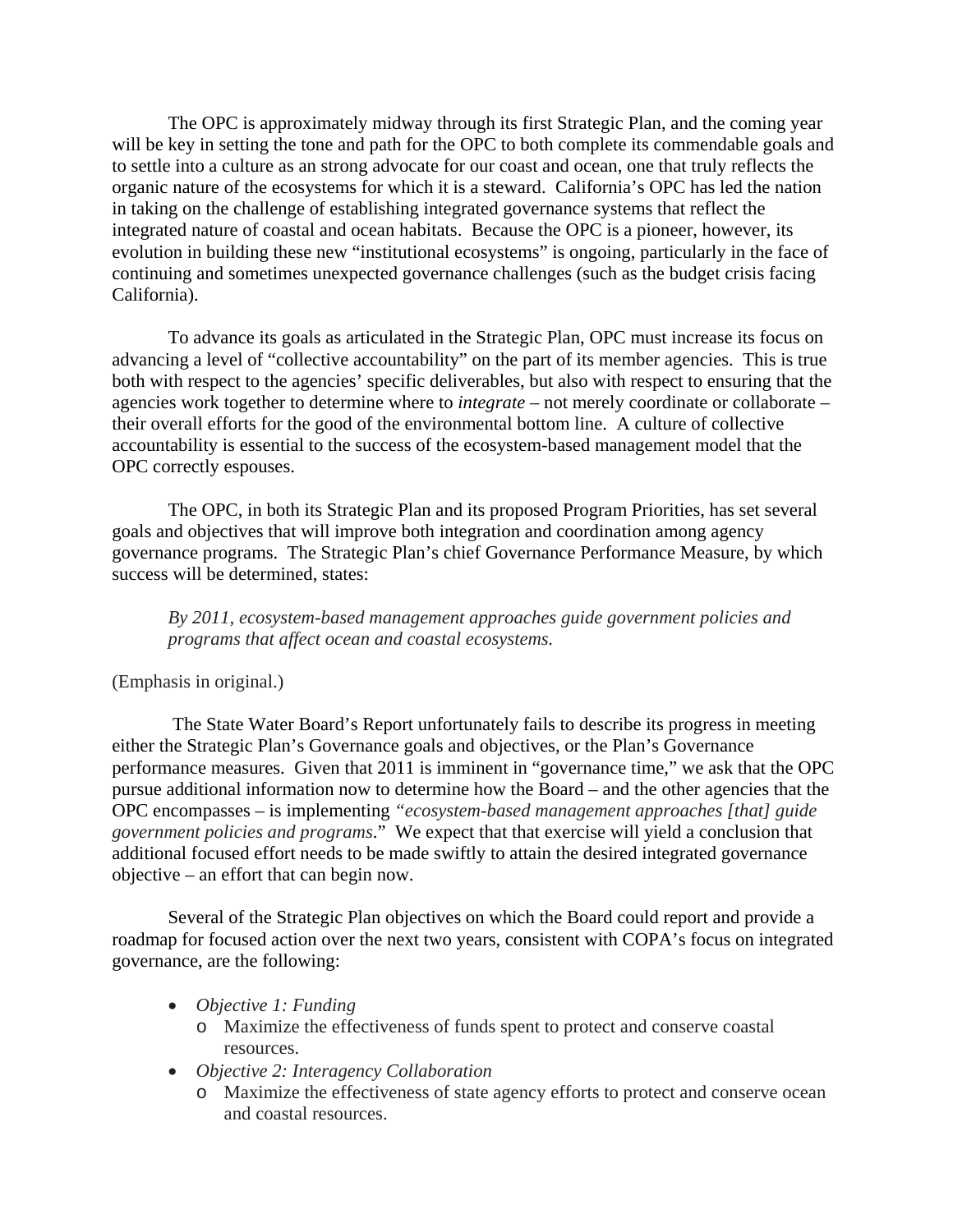• *Objective 3: Enforcement* 

 $\overline{a}$ 

- o Improve the enforcement efforts of California's state agencies concerning ocean and coastal protection laws.
- *Objective 4: Ecosystem-based Management*
	- o Develop practical approaches to implementing ecosystem-based management and encourage their implementation throughout the State.

Accordingly, we ask the OPC request the Board to: (a) provide a summary update on its progress in these areas, as the Board did for its Ocean and Coastal Water Quality discussion in the current Report, and (b) come back to the OPC with additional, specific recommendations for integrated action that will demonstrate collective agency accountability in at least one or two areas and will implement the above objectives.

For example, CCKA has suggested in the past that the OPC and relevant agencies work to develop a cross-cut Budget Change Proposal for enforcement as one tool for establishing a new model of integrated governance. The State Water Board's Report briefly mentions the pilot program in the Los Angeles area that will enhance surveillance and enforcement of water quality violations where DFG wardens in the field detect violations, but does not indicate whether that pilot has any early results. Such information would be particularly useful in developing a more integrated enforcement system, which can certainly be furthered along significantly given DFG's enforcement authority over water quality issues and the State Water Board's relative lack of field presence and potentially available fee funds for support. A cross-cut budget specifically intended to bring the State and Regional Boards together with DFG in a joint enforcement effort in coastal watersheds would advance the OPC's integrated governance goal and increase collective accountability not just for completing program tasks, but for actually improving environmental health.

This example of integrated action would implement the above-described Strategic Plan's Governance objectives by: (1) maximizing the utility of *funding*, (2) across agencies in an *integrated* (3) *enforcement* effort that will focus on (4) the health of the *ecosystem*, rather than the specific elements of each agencies' individual programs. The OPC is the entity that can and must seek action to implement such integrated programs; we encourage the OPC to do so in an expedited manner in order to implement the policy, intent and mandates of COPA and to have measureable results by 2011.

As one other example of a potential integrated management effort, water supply is becoming an increasingly topical area of much-needed reform, one that is directly related to the health of our ocean and coastal ecosystems. However, due to funding and other pressures, the Board's enforcement activities for water rights trail those for water quality significantly. As noted in the attached CCKA comments provided recently to the Senate Natural Resources and Water Committee,<sup>2</sup> representatives of the Board and the Department of Water Resources spoke at the Committee's March water rights hearing and confirmed that implementation of many

 $2^{2}$  Letter from Linda Sheehan, CCKA to Chair Fran Pavley, Senate Natural Resources and Water Committee (March 18, 2009) (attached).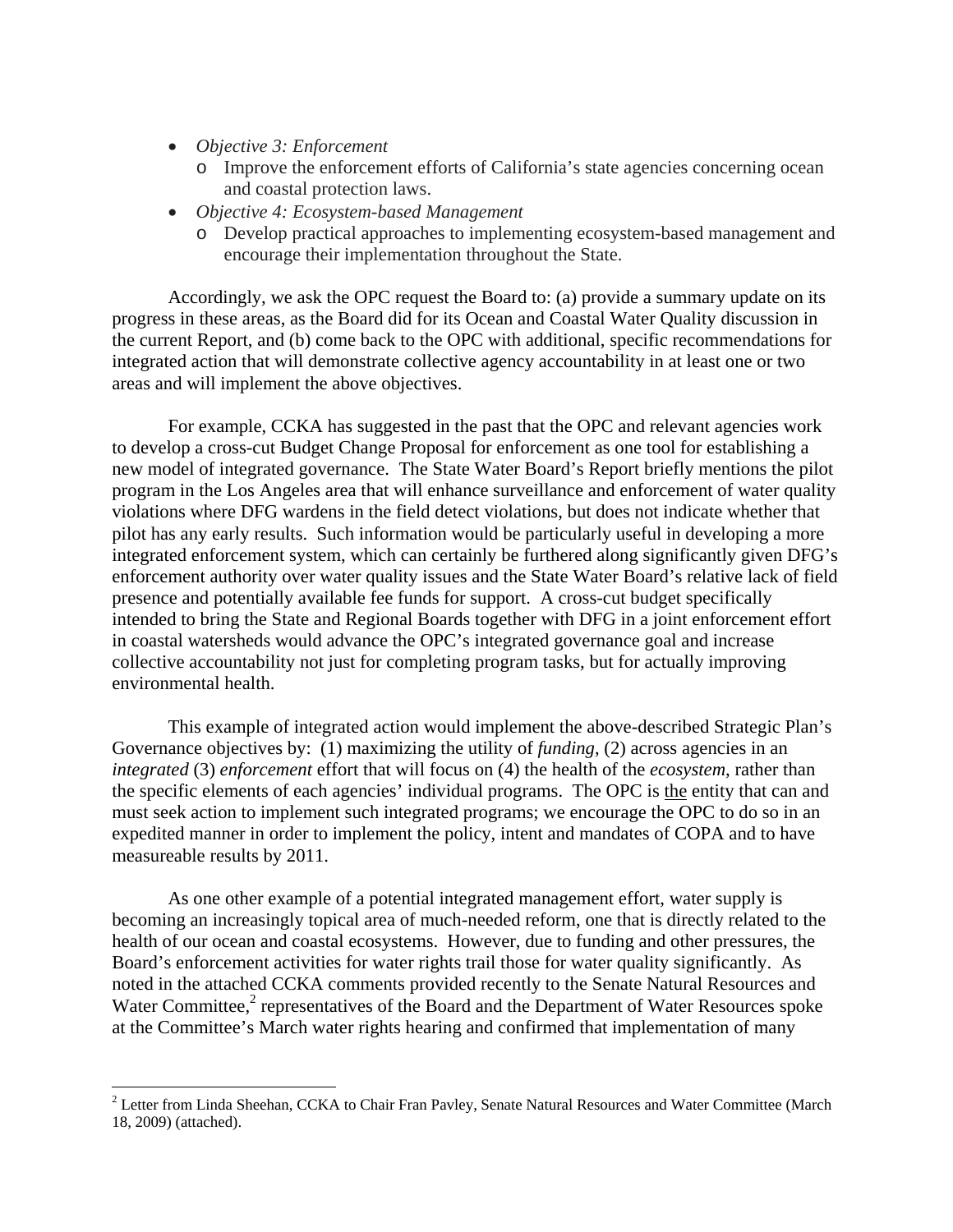existing water supply and water flows requirements is slow to non-existent. Among other things, they confirmed that:

- The face value of water rights in the state exceeds the amount of actual water by a minimum of six times, a figure that is likely significantly higher given the dearth of information on riparian and pre-1914 appropriative rights.
- California's state water agencies cannot report on how much water is actually being used, where it is being used, where it is being diverted to, how much is being diverted, or how many diversions are illegal.
- Where it does have such data, the Board estimates that the number of *illegal* diversions is over 40% of the number of active permits and licenses, the use of which also fails to comply with the law in many cases. Enforcement authority and resources are extremely limited, and violations rarely if ever receive a meaningful state response.
- The state has no information on the status of many water rights; *i.e*., whether they are active or may have expired due to lack of use.
- Implementation of the state mandate to prevent "waste and unreasonable use" of water (Water Code Section 275 and Article X, Section 2 of the California Constitution) have been sparse to virtually nonexistent, leaving California's water management to be driven down an unsustainable path by "first in time" and "use it or lose it" conventions.

Significant integration of funding and effort among the Board, DWR, the Department of Fish and Game (whose wardens often are first to identify illegal diversions) is essential to begin to rectify the ongoing devastation caused by a lack of water in rivers and streams important to coastal and ocean life and ecosystems. We ask the OPC to request that these agencies integrate their efforts to ensure that water is diverted in accordance with the law and with attention to environmental protection, including through full implementation of the public trust doctrine.

\* \* \*

COPA set sweeping goals for California – and indeed the nation – in calling for a new, integrated, results-oriented model of managing ourselves for the health of our coastal and marine environment. As we celebrate Earth Day this week, we ask the OPC to focus its efforts on ensuring the full implementation of its commendable Strategic Plan, which will help meet the mandates and intent of COPA to support effective, integrated environmental protection programs.

Thank you again for your continued support for protecting the health of our coastal watersheds and ocean.

Best regards,

Inda Shuh

Linda Sheehan Executive Director

**Attachments**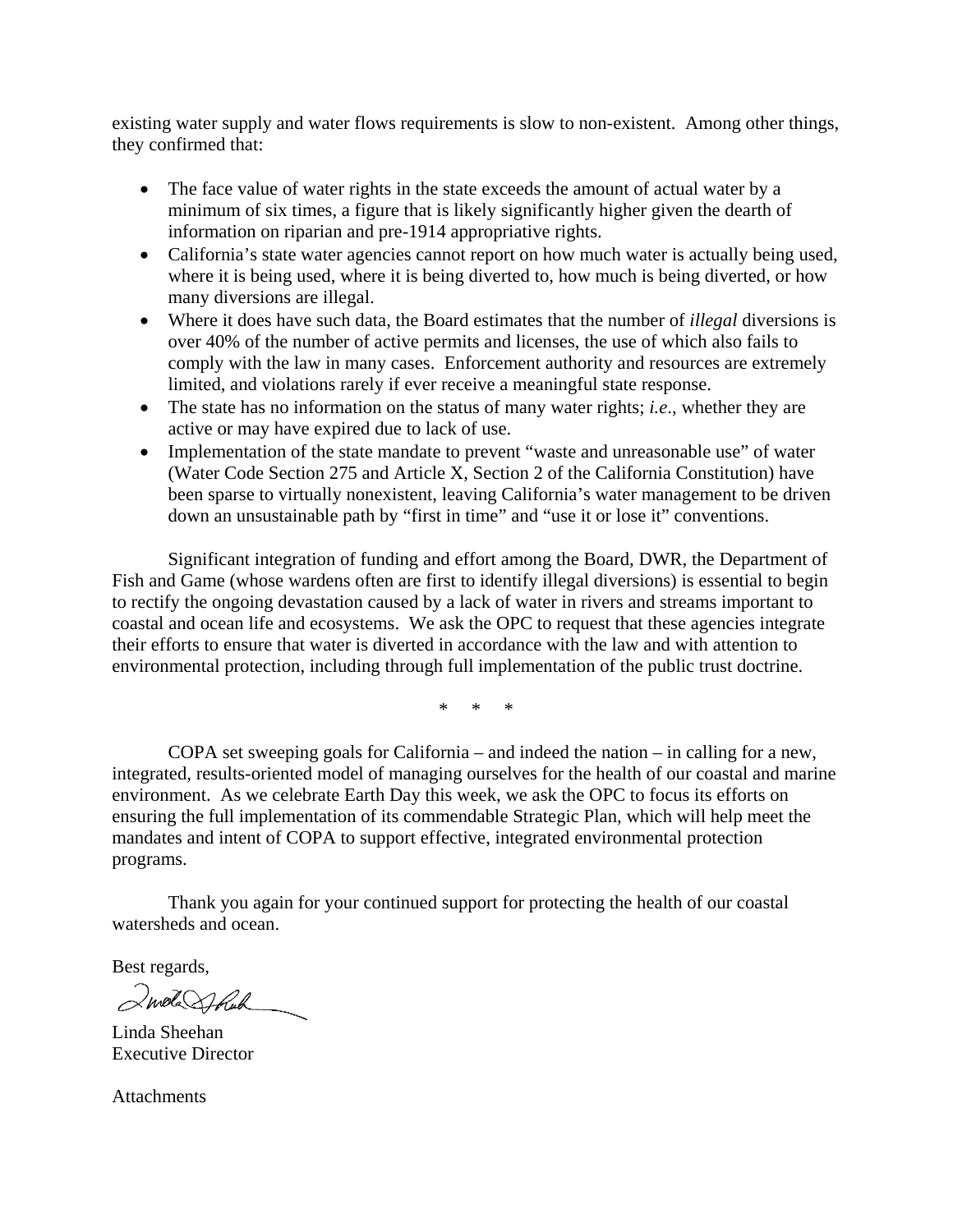# **ATTACHMENT 1**

**COMMENTS FROM CALIFORNIA COASTKEEPER ALLIANCE TO THE STATE WATER RESOURCES CONTROL BOARD ON THE DRAFT ANNUAL ENFORCEMENT REPORT, 2007-08 (APRIL 15, 2009)**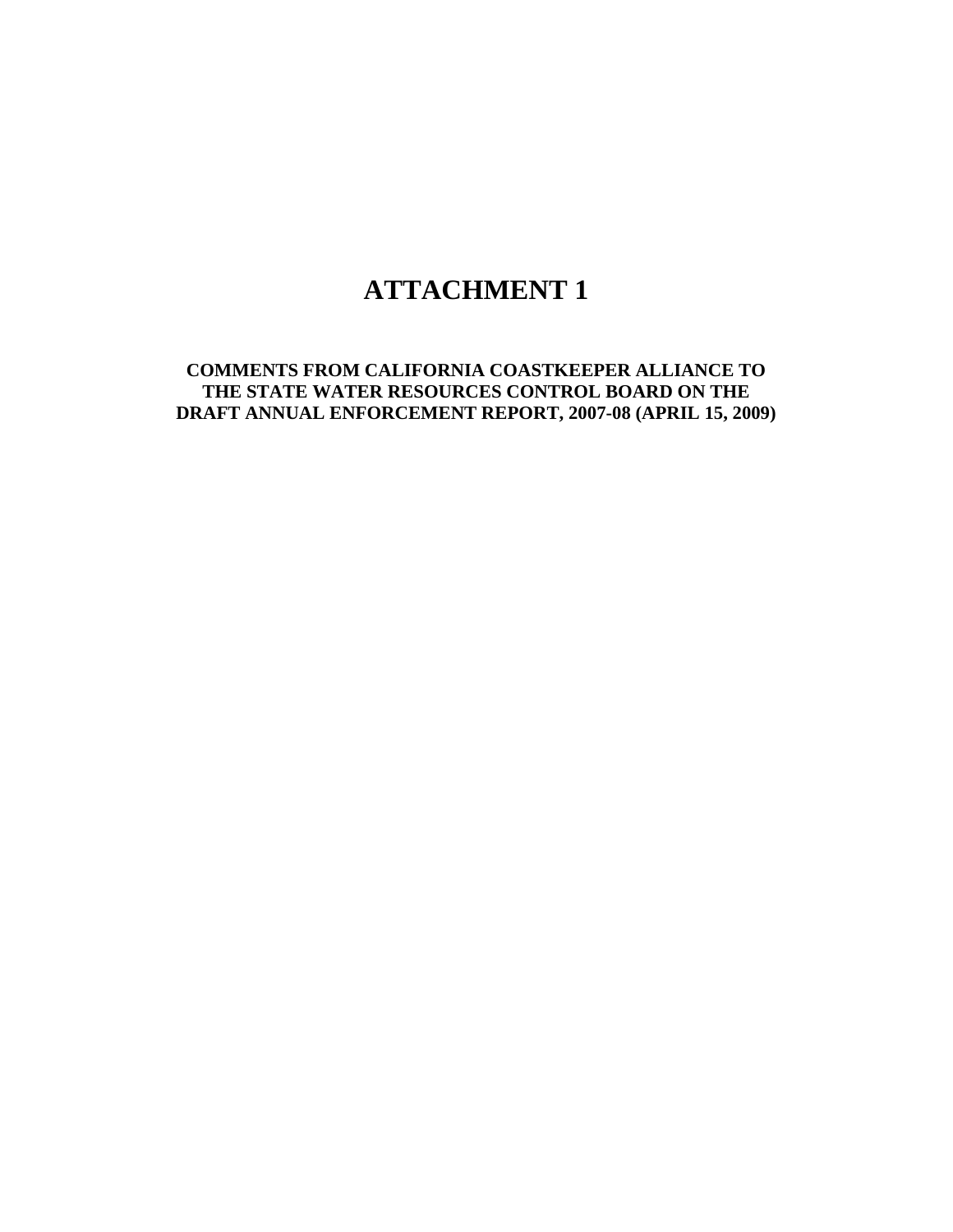

PO Box 3156, Fremont, CA 94539 (510) 770 9764 www.cacoastkeeper.org

April 15, 2009

Charles Hoppin, Chair and Board Members State Water Resources Control Board 1001 I Street Sacramento, CA 95814

# **VIA ELECTRONIC MAIL: commentletters@waterboards.ca.gov**

# **Re: Comment Letter – Draft Annual Enforcement Report, 2007-08 (April 2009) 4/21/09 Board Meeting, Agenda Item #10**

Dear Chair Hoppin and Board Members:

 The California Coastkeeper Alliance (Alliance) represents 12 Waterkeepers spanning the coast from the Oregon border to San Diego, all of whom are active in the enforcement of water quality laws.<sup>3</sup> The Alliance is pleased to provide these comments on the State Water Resources Control Board's (Board) draft Annual Enforcement Report (Report) for FY 2007-08.<sup>4</sup> The Alliance commends Board staff on their hard work compiling the Report, which will be invaluable in tracking enforcement efforts over time and making adjustments as needed. We particularly commend Board staff on their exceptional efforts in reducing the backlog of mandatory minimum penalties, which sends a message to violators that enforcement is a heightened priority and which hopefully will deter future violations. We also appreciate the Report's attention to presenting fines and other data by region, which will help the public to better understand how their regional water boards are serving them in achieving clean water.

The Alliance has four primary comments related to the Report:

- The Report should include all enforcement activities for all violations. Categories of excluded potential violations should be included; if there are no enforcement activities for those categories, that fact should be noted.
- The Report must address the "gap issue" of discharges that are currently not being enforced against because there is no formal regulatory program in place for them.

 $\overline{a}$ <sup>3</sup> Klamath Riverkeeper, Humboldt Baykeeper, Russian Riverkeeper, San Francisco Baykeeper, Monterey Coastkeeper, San Luis Obispo Coastkeeper, Santa Barbara Channelkeeper, Ventura Coastkeeper, Santa Monica Baykeeper, Orange County Coastkeeper and its Inland Empire Waterkeeper chapter, and San Diego Coastkeeper.<br><sup>4</sup> http://www.swrcb.ca.gov/water\_issues/programs/enforcement/docs/annual\_enf\_rpt\_032609.pdf.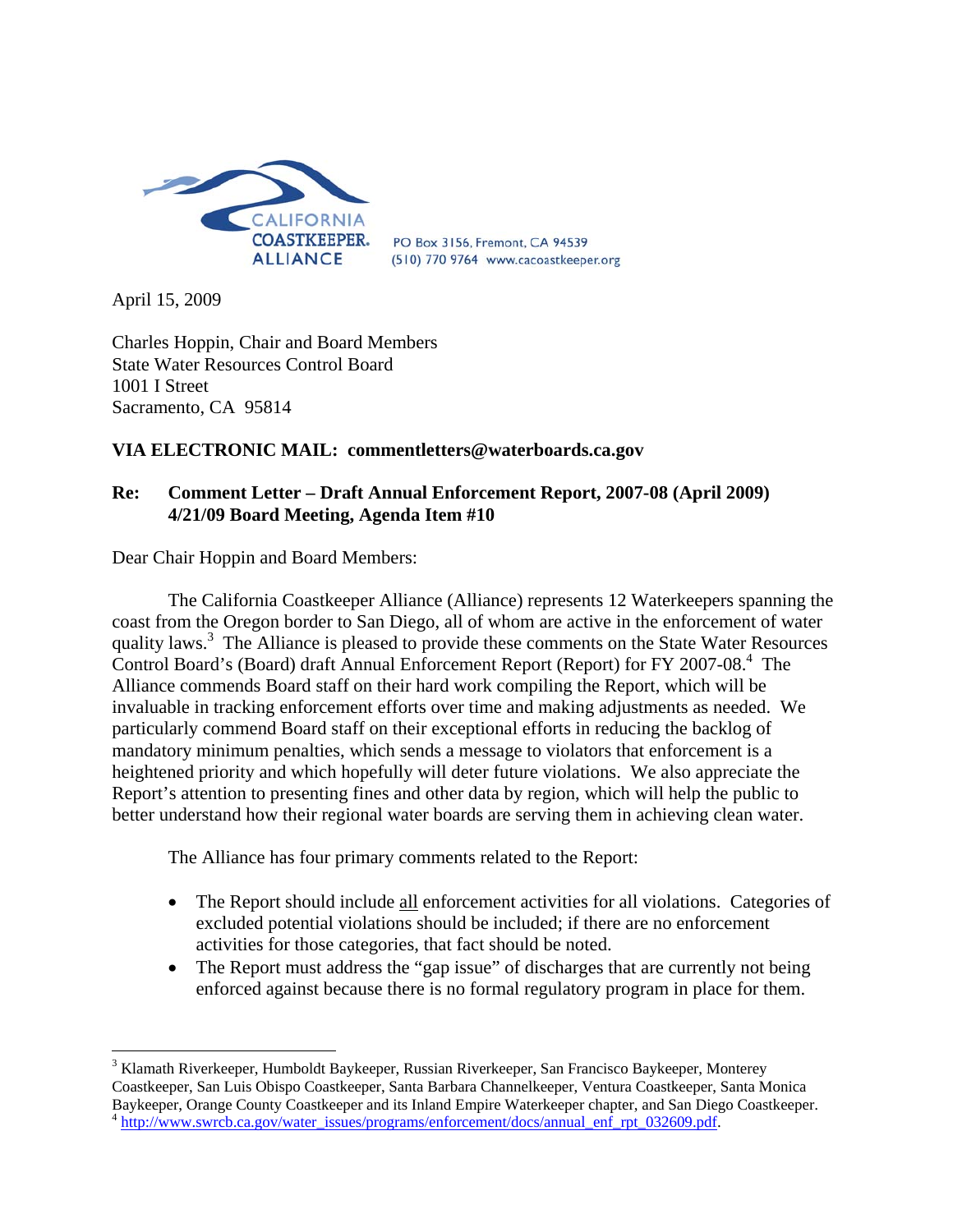- The methodology used to calculate the "percentage of violations receiving enforcement" should be revised to account for the level of enforcement and thereby provide a more complete picture of overall enforcement effort.
- The relatively weak enforcement data for certain waste discharge requirements (WDRs), such sanitary sewer overflows (SSOs) and Central Valley dairy CAFOs, reinforce a call for a re-evaluation of decisions to make such discharges subject to WDRs only, rather than (more appropriately) a combined NPDES/WDR permit.

Further discussion of these issues is provided below. Two additional brief points that we would like to make here are the following: first, some of the numbers in corresponding tables did not appear to be consistent. For example, the total number of "NPDES wastewater major facilities" enforcement actions reported in Table 10 is 141, while the number of violations receiving enforcement for "major NPDES dischargers" in Table 7 ranged from 491 (for priority violations) to 1,196 (for all violations). We suggest that these tables be reviewed to maximize clear presentation. Second, some of the Figures (*e.g*. Figures 4, 15, 18, 19, 22, 23) display an overall downturn in enforcement activity over the years. Explanation of the reasons for such downturns would be extremely helpful to understanding how to correct such trends as needed.

#### **ALL ENFORCEMENT ACTIVITY FOR ALL CATEGORIES OF VIOLATIONS SHOULD BE INCLUDED IN THE ENFORCEMENT REPORT**

#### *Waivers and Prohibitions Should Not Be Excluded from the Report*

As noted in multiple past CCKA comments to the Board, a document entitled "Enforcement Report" should include all enforcement activities for all water quality violations – state and federal law, WDRs and waivers, permits and prohibitions, surface water and groundwater. While we commend the Board highly on the level of detail provided to the public in the current Report as compared to years past, we feel the Board can do even better.

Excluding whole categories of enforcement activities – such as those related to waivers and prohibitions, for example – from the Report prevents the state from an honest assessment of whether such regulatory tools are working to protect water quality. Comprehensive reporting is essential to ensure that the waters of the state – which cannot distinguish among different permitting and enforcement options – are protected, and that state resources are used most efficiently and effectively in that effort.

**We ask that the Board revise the Report to include summaries of enforcement activities for waivers, prohibitions, and any other missing categories of regulatory activity.** If there are enforcement activities in these categories, but no staff resources to compile the results of such activities, then the category could serve to reserve the spot for data to be collected in the coming months, and a recommendation could be made in the Report accordingly. If there are no enforcement activities in these categories (or if there is enforcement activity in some regions but not others), then those facts should be noted along with a clear statement as to the lack of enforcement activity, and a description of the state's plans to develop that enforcement activity. In other words, if there is no enforcement action in a regulated area, the Report should say so, in order to make the gap clear and allow the state to develop a plan to address it.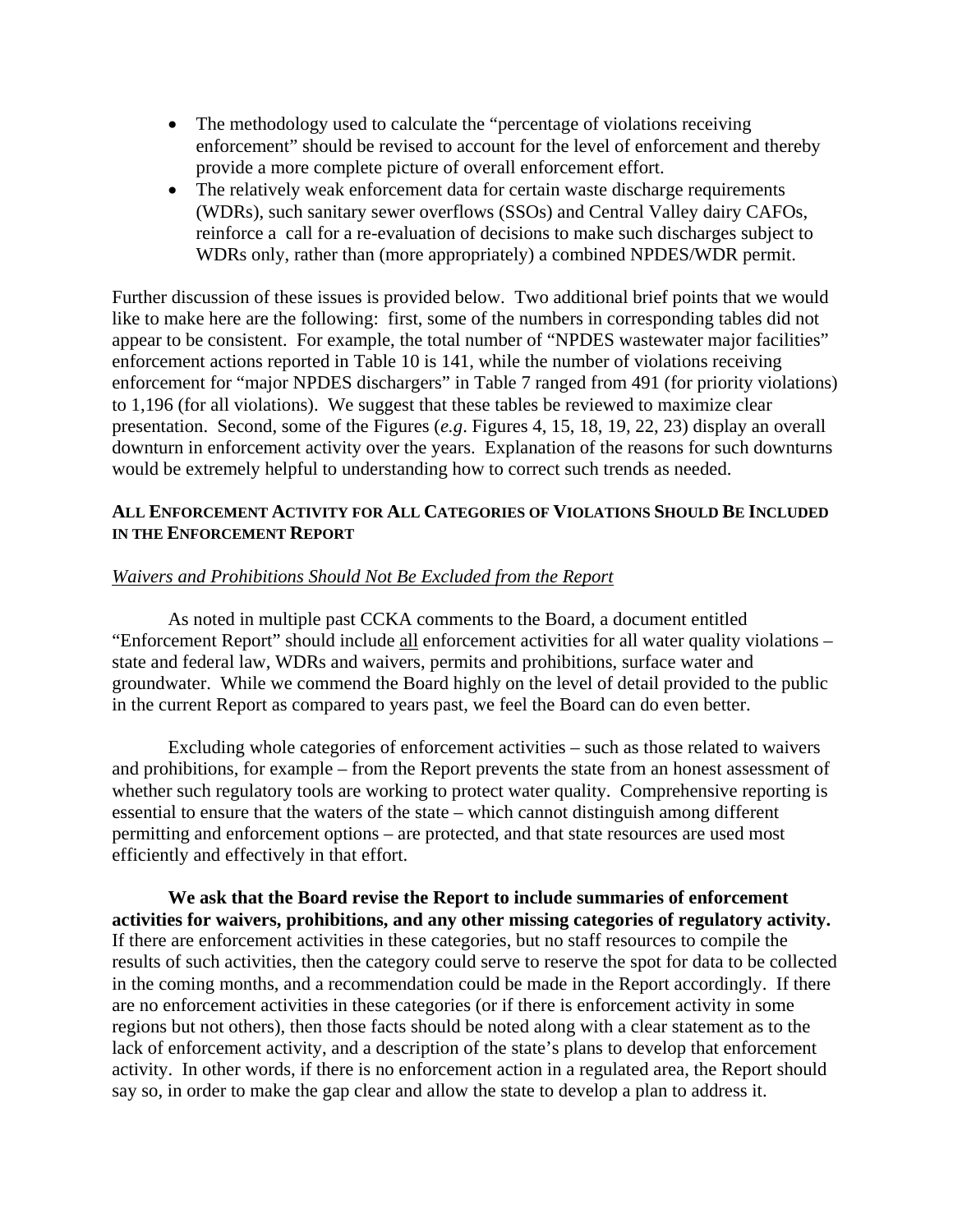# *The Enforcement Report Should Develop a Method for Tracking Currently Unregulated Discharges to Waters of the State*

Again as noted in multiple past CCKA comments to the Board, the Report continues to fail to address the "gap issue" of wastewater discharges that are currently not being enforced against because there is no formal regulatory program in place for them. This is an enforcement issue because dischargers are continuing to release wastes without providing reports of waste discharge that are required by law and necessary to determine whether controls are needed on such releases. Categories of unregulated discharges have been provided to the Board by CCKA in several public comment letters. Examples include but are not limited to: irrigated agriculture in Region 2, grazing in most regions, and confined animal facilities in Region 6.

Water Code Section 13260 requires "[a]ny person discharging waste, or proposing to discharge waste, within any region that could affect the quality of the waters of the state" (including groundwater) to "file with the appropriate regional board a report of the discharge, containing the information which may be required by the regional board." Regardless of the lack of a formally-adopted program to oversee pollution, Water Code Sections 13260 *et seq*. make it clear that dischargers *must* file necessary reports and make their pollution discharges known to the public. **The Water Code does not allow the State and Regional Boards to ignore these reporting violations because there is no regulatory program for the discharges at issue.** Enforcement actions must be taken; and if they are not taken, the Enforcement Report must clearly state that fact, and discuss how the state will move to redress the oversight. We ask that the Report be updated to reflect this information.

#### **CALCULATION OF THE "PERCENTAGE OF VIOLATIONS RECEIVING ENFORCEMENT ACTIONS" SHOULD BETTER REFLECT ACTUAL ENFORCEMENT EFFORT**

While we greatly appreciate the level of detail provided in the Report's numerous tables, we have concerns that the results for "percentage of violations receiving enforcement" are artificially skewed high, sometimes quite significantly. The methodology used does not account for the overall level of enforcement effort, and so does not paint an accurate picture of the work that is left to be done to improve enforcement around the state. This is particularly the case for certain WDRs and 401 certifications.

To explain, the "percent of violations receiving enforcement," which appears in many of the tables, is based on the actual enforcement performed. Where the actual enforcement level is fairly limited, this baseline assumption would present a falsely optimistic picture of overall enforcement results. This assumption needs to be corrected as warranted, because these percentage figures are prominently placed and so may be the only numbers that people look at for those tables.

As just one example, Table 22 ("401 Certification Compliance and Enforcement Outputs") states that the percentage of 401 certification violations "receiving enforcement" is 90%. However, the Table also states that only 42 of 959 regulated facilities were inspected, and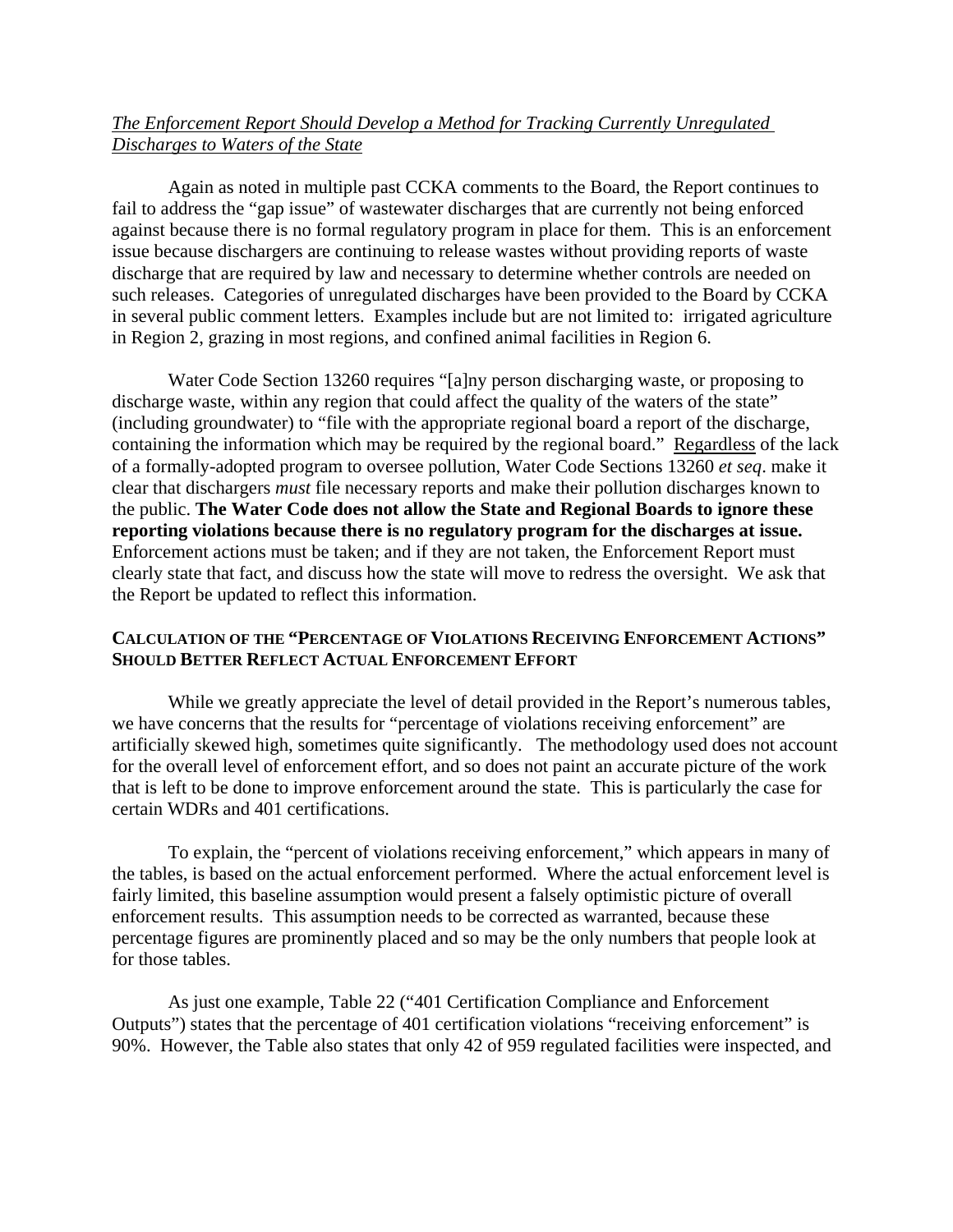at those 42 facilities, 30 violations were discovered.<sup>5</sup> Accordingly, the 90% enforcement rate is based on the results of inspections done at just 4% of the facilities regulated. In reporting that 90% of violations received enforcement, then, the Table ignores the other 96% of the facilities that received no inspections. A better assumption, one based on the available data, would have been that the uninspected facilities would have had a similar rate of violations found (*i.e*., 30 violations across 42 facilities inspected, or 71%). It is thus more accurate without other information to spread the 71% violation rate across the 96% of facilities that were not inspected – bringing the likely total number of violations in FY 07-08 to 681, not 30. Since only 27 violations of those discovered *actually* received enforcement, only 27 enforcement actions out of 681 likely violations occurred. In other words, only **4%** of *likely* 401 certification violations received enforcement, not 90% - a significant difference.

As another example, the Stormwater tables (Tables 16 through 18) report that 86-97% of violations received enforcement, when in fact most stormwater violations are found through site inspections<sup>6</sup> and only a very small fraction (4-6%) of such facilities are inspected. If the same procedures used above were applied to these tables to determine overall levels of enforcement, the figures of 86-97% of "violations receiving enforcement" would decrease dramatically. The methodology used thus is vastly important in presenting an accurate picture of how well the state is doing in enforcing water quality laws.

**We ask that the tables be reviewed and revised accordingly to ensure that the public is aware not only of how often the state enforced against those violations that staff discovered, but also how well the state is doing** *overall* **in enforcing against** *all likely* **violations – that is, including the facilities it did** *not* **inspect or review, based on the best available data.** As needed, an additional column, perhaps entitled "% of total estimated violations receiving enforcement" could be used to reflect this information. The column currently entitled "percentage of violations receiving enforcement" then should be clarified to read "% of discovered violations receiving enforcement," or something similar that reflects those instances in which the percentage figure does not reflect all potential violations that would have received enforcement if additional inspections or report reviews had been conducted.

#### **THE REPORT SHOULD ADDRESS THE IMPACTS OF DECISIONS TO REGULATE DISCHARGES TO WATERS OF THE U.S. WITH WDRS ONLY, RATHER THAN A COMBINED NPDES/WDR PERMIT**

CCKA and individual Waterkeepers have contended in several significant occasions that certain categories of discharges should be regulated under a combined NPDES/WDR permit, rather than solely a WDR, because the discharges at issue reach surface waters.<sup>7</sup> Such occasions include the statewide WDR for Sanitary Sewer Overflows (SSOs) and the Central Valley Regional Board WDR for dairy CAFOs. In fact, San Francisco Baykeeper and others,

 $\overline{a}$ 

 $<sup>5</sup>$  In fact, there may have been a few more inspections and enforcement actions, but the Report states that since 401</sup> certification data is not tracked in CIWQS, the information provided is current for only "some" regional boards. We would suggest that with the relatively small number of facilities at issue for this category, the data could be collected in an Excel spreadsheet or other database tool until CIWQS can be populated with this category of information. *See also* page 57, declining to provide 401 certification enforcement data.

<sup>&</sup>lt;sup>6</sup> By contrast, the "percentage of violations receiving enforcement" likely is closer to the actual level of enforcement for those discharges where most violations are discovered through comprehensive review of self-monitoring reports.  $<sup>7</sup>$  Even if the WDR at issue does not "authorize" discharges to surface waters, the fact remains that discharges do</sup>

indeed reach surface waters regularly, pollution that will continue without appropriate regulation and enforcement.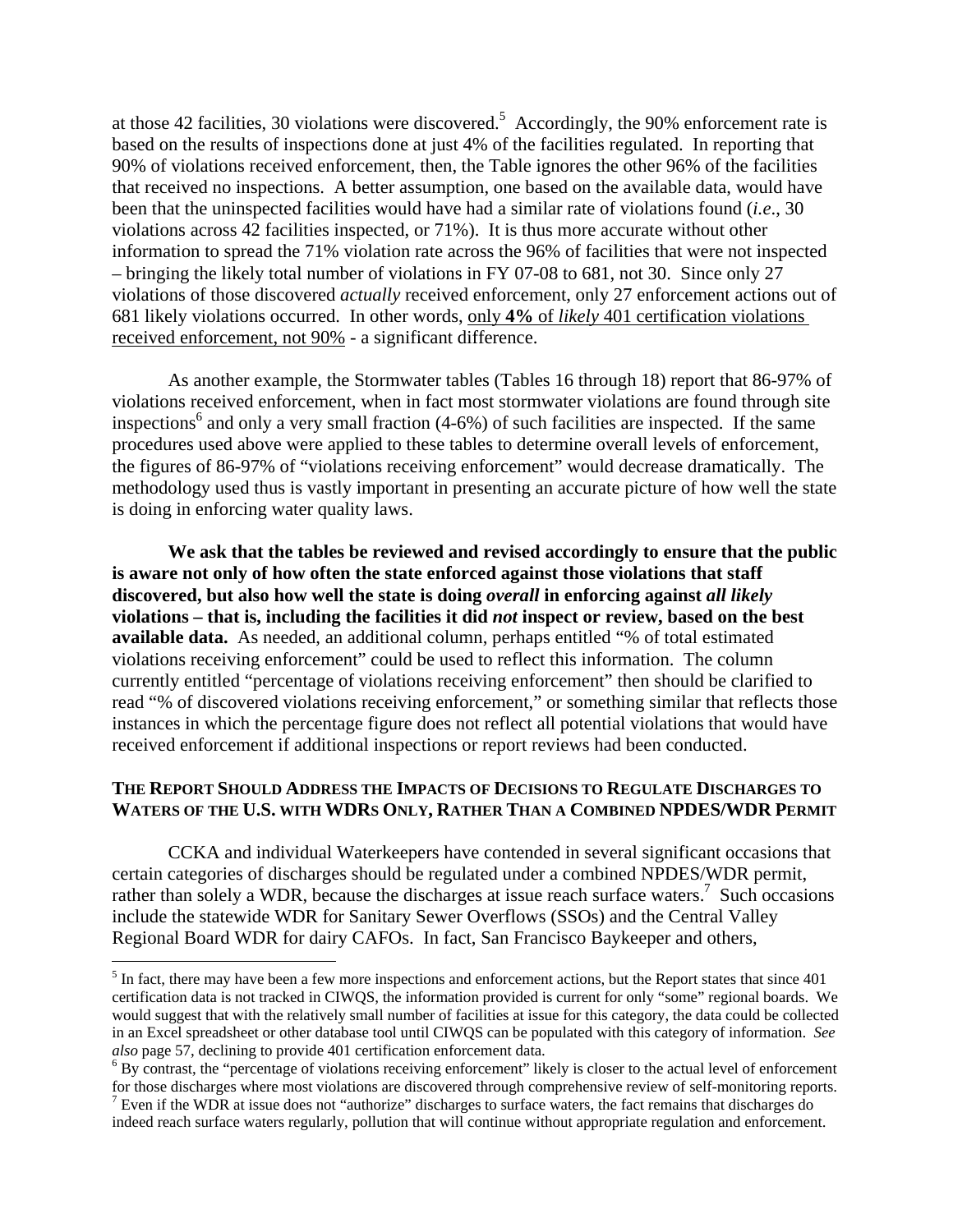represented by Lawyers for Clean Water, sued three Central Valley dairies for not having necessary NPDES permits and settled the cases successfully. However, even though the dairies then applied for the necessary NPDES permits almost two years ago and revised their applications as per staff's request, the regional board still has not provided them with even draft NPDES permits.

Unfortunately, the Report does not provide reassurance that such WDRs are actually protecting water quality. Tables 26 and 31 address the SSO WDR, and Tables 27 and 32 the Dairy/CAFO WDR. Table 27 reports that the total number of Dairy/CAFO WDR inspections in Region 5 for 2006-07 was 10, out of 1,500 Region 5 facilities regulated under the Dairy/CAFO WDR. Eleven violations were found (Table 32), leading to a scaled-up, potential 1,650 violations for all facilities, only eight of which were acted on (0.5%).

Similarly, Table 26 lists over 1,000 sewage collection systems regulated statewide, but just six inspections for the year. Table 31 lists 182 SSO violations from those six collection system inspections statewide. Projecting that SSO violation rate out over 1,067 facilities yields *over 32,000* potential violations, only 27 of which were acted on in 2006-07 (less than 0.1%).

Page 47 of the Report asserts that "WDR discharges are to land and groundwater" (*i.e*., as opposed to "NPDES discharges [which] are to surface waters"). Unfortunately, this is simply inaccurate in the case of more than one critical WDR. Numerous SSOs and discharges from WDR-regulated CAFOs do *in fact* reach surface waters on a regular basis. For example, the State Water Board itself admitted in its SSO WDR that "SSOs may cause a public nuisance, particularly when raw untreated wastewater is discharged to areas with high public exposure, such as streets or surface waters used for drinking, fishing, or body contact recreation.<sup>88</sup> The Central Valley Regional Board WDR similarly stated in its Dairy/CAFO WDR that "[t]he Central Valley Water Board has documented many discharges of waste from existing milk cow dairies to surface water."<sup>9</sup> Moreover, a number of water bodies in the Central Valley are already formally listed under Section  $303(d)$  of the Clean Water Act as impaired by dairy waste,<sup>10</sup> further attesting to the seriousness of this problem. Similar problems with contamination from sewage releases exist throughout the state.

It is clear from all of this information that: (a) compliance with the above-described WDRs is poor, (b) the State and regional boards conduct relatively little enforcement of the requirements of those WDRs, and (c) the water quality of the state is being impacted because of this. Inexplicably, by refusing to regulate these discharges to surface waters under NPDES permits, the state continues to illegally cut out the potential for citizens to assist with enforcement where appropriate pursuant to the citizen suit provision of the Clean Water Act.<sup>11</sup>

http://www.swrcb.ca.gov/board\_decisions/adopted\_orders/water\_quality/2006/wqo/wqo2006\_0003.pdf. Central Valley RWQCB, Waste Discharge Requirements General Order No. R5-2007-0035. "Waste Discharge Requirements General Order for Existing Milk Cow Dairies" (May 3, 2007), available at:

 8 State Water Resources Control Board, Order No. 2006-0003-DWQ, "Statewide General Waste Discharge Requirements for Sanitary Sewer Systems" (May 2, 2006), available at:

http://www.waterboards.ca.gov/centralvalley/board\_decisions/adopted\_orders/general\_orders/r5-2007-0035.pdf.<br>
<sup>10</sup> *See*<br>
http://www.waterboards.ca.gov/water\_issues/programs/tmdl/docs/303dlists2006/epa/r5\_06\_303d\_reqtmdls.p

 $\frac{11}{11}$  In evaluating the pros and cons of different dairy/CAFO regulatory structures, the staff report for a Board

workshop on the matter specifically listed as one of the "disadvantages" of NPDES permits the fact that "[f]acilities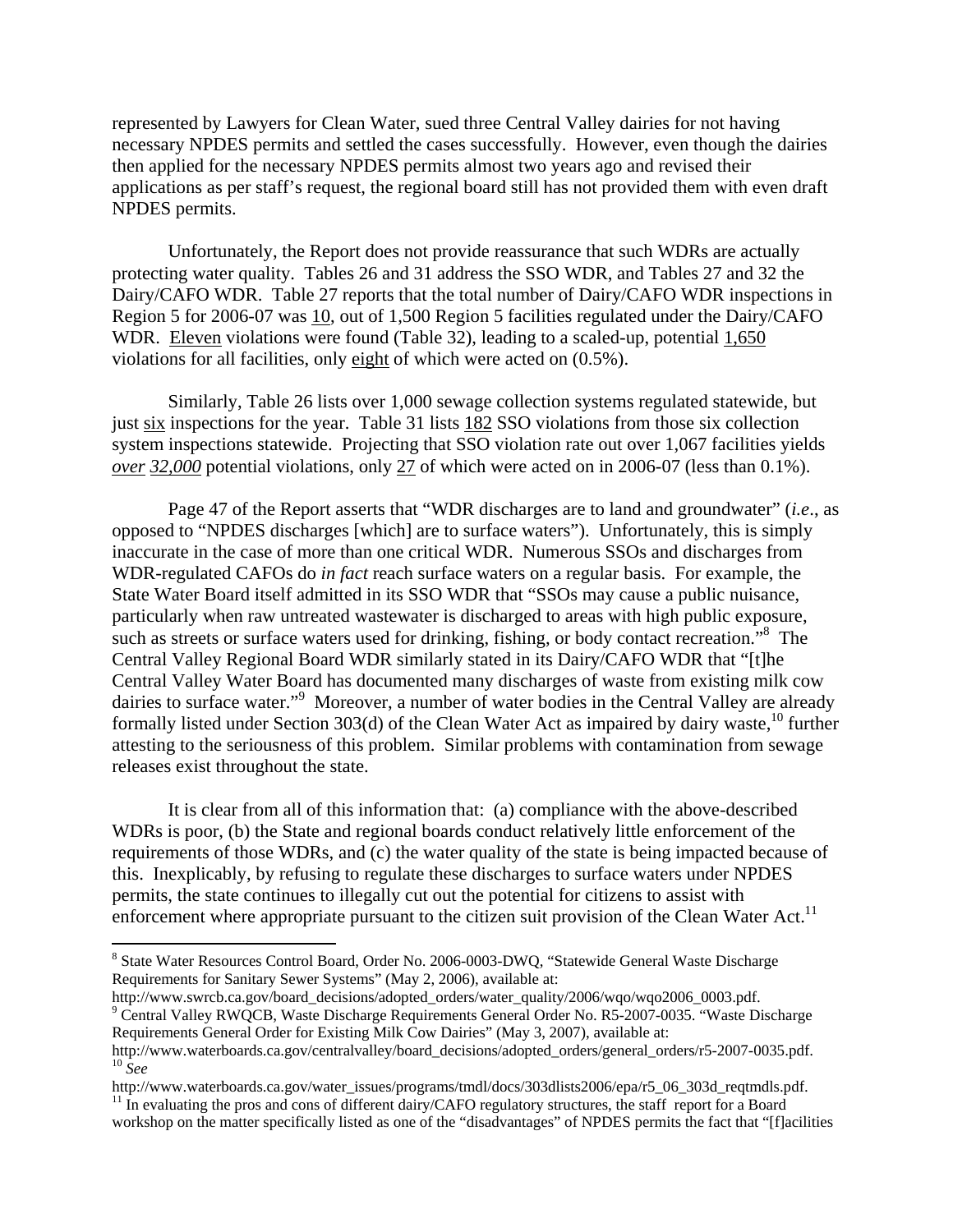Citizens can only sue, as San Francisco Baykeeper and others did, to force permitting of the discharges under the federal Clean Water Act – not to enforce the provisions of the WDR. This is an extremely expensive, time consuming and unnecessary path to clean water.

 In sum, the Report's relatively poor enforcement record for some key WDRs reinforces the need for a citizen enforcement provision in Porter-Cologne to provide additional enforcement support to the state. But more immediately, **the enforcement reports call for a re-evaluation of inaccurate and illegal decisions to make discharges to surface waters subject to WDRs only, rather than (more appropriately) a combined NPDES/WDR permit**, which would allow for greater citizen enforcement opportunities of permit requirements.

\* \* \*

 We thank staff for compiling this detailed Annual Enforcement Report, which presents a range of important enforcement data in a usable way to the public and decisionmakers. We recognize and appreciate the time that has gone into this. These efforts will ultimately ensure the overall success of the state's enforcement efforts, and will help lead to clean water throughout California.

Thank you for the opportunity to provide these comments.

Best regards,

Iwola Shuh

Linda Sheehan Executive Director

 are subject to legal challenges under the CWA (i.e. citizen lawsuits) to enforce NPDES permits." Central Valley RWQCB, "Workshop Concerning Options for Regulating Discharges from Confined Animal Facilities," Staff Report, p. 8 (Oct. 2002).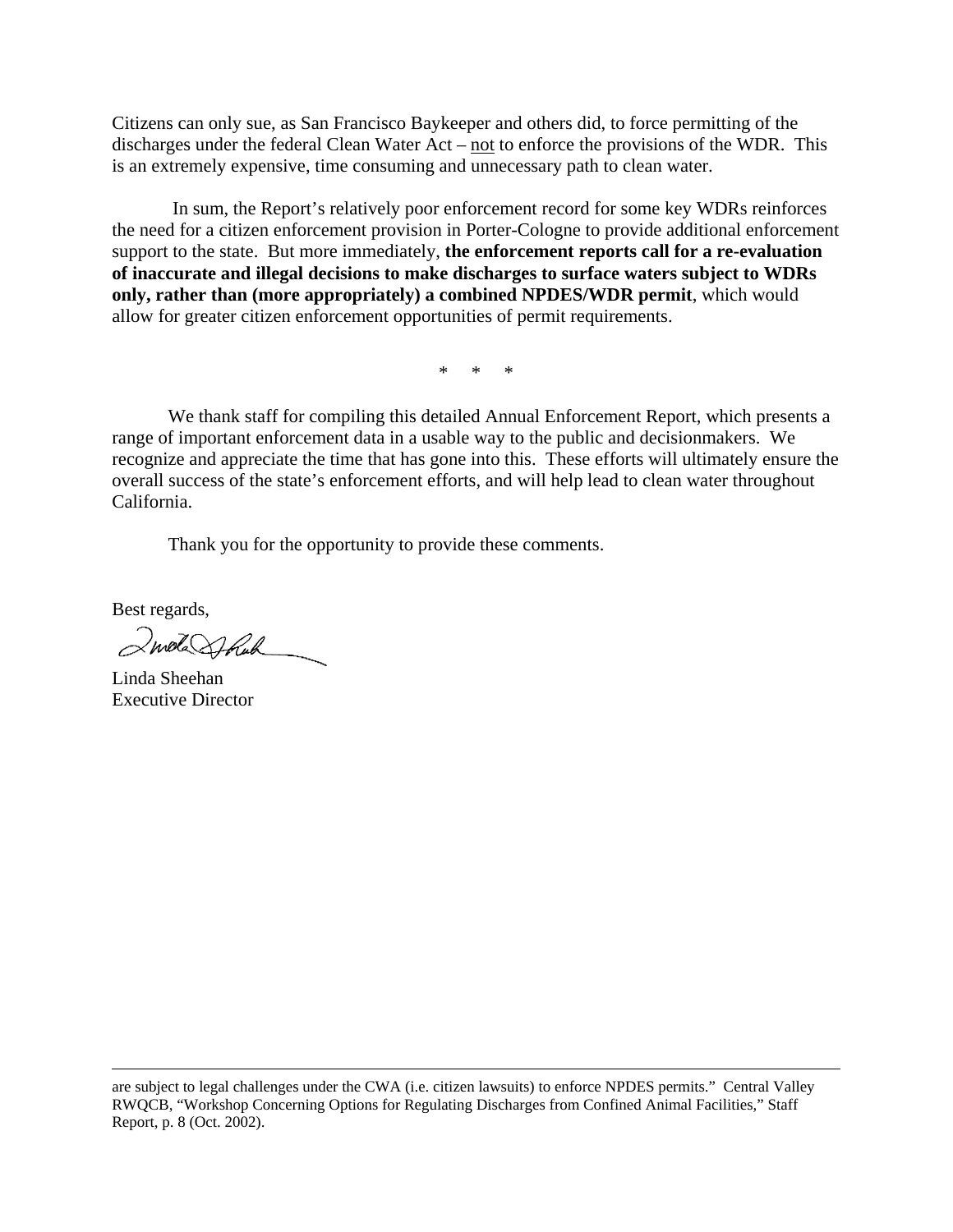# **ATTACHMENT 2**

**COMMENTS FROM CALIFORNIA COASTKEEPER ALLIANCE TO THE SENATE NATURAL RESOURCES AND WATER COMMITTEE ON THE MARCH 10, 2009 HEARING: "OVERVIEW OF CALIFORNIA WATER RIGHTS LAWS" (MARCH 18, 2009)**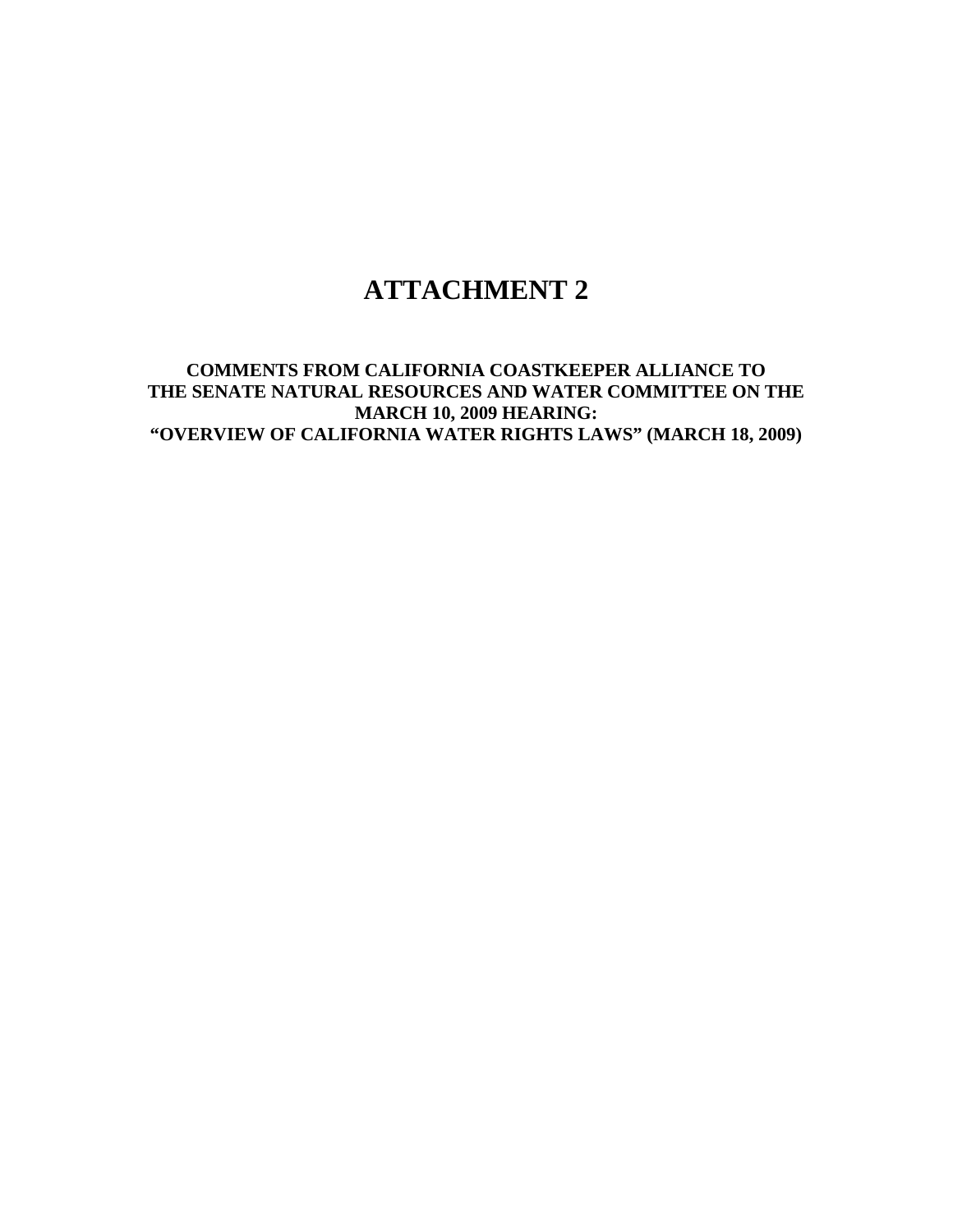

PO Box 3156, Fremont, CA 94539 (510) 770 9764 www.cacoastkeeper.org

March 18, 2009

 $\overline{a}$ 

The Honorable Fran Pavley, Chair and Members Senate Natural Resources and Water Committee State Capitol, Room 4035 Sacramento, CA 95814

Re: Comments on March 10, 2009 Hearing: "Overview of California Water Rights Laws"

Dear Chair Pavley and Committee Members:

 On behalf of the California Coastkeeper Alliance (CCKA), which represents 12 Waterkeepers from the Oregon border to San Diego,<sup>12</sup> I welcome the opportunity to submit these comments arising from your March  $10^{th}$  hearing. I was pleased to attend this extremely informative hearing and speak in public comment. These written remarks expand upon those comments and offer suggestions for future examinations of California water law that we ask this Committee to explore. In brief, we respectfully request the Committee to further address:

- full implementation of existing laws and policies related to water rights;
- development of additional laws and policies as recommended by the hearing panelists;
- development of laws and policies for "new" water sources that, among other things, ensure that such sources are sustainable from a climate change perspective; and
- development of formal water rights for ecosystems generally, and for fish populations immediately.

We touch on each of these issues below, and we look forward to expanding upon them further with you to develop – as one panelist described – "laws to match our rivers."

# **THE STATE MUST FULLY IMPLEMENT EXISTING WATER LAWS**

 As the Committee members discovered through the presentations and subsequent questions at the hearing, California faces uniquely complex and difficult challenges in ensuring a sustainable supply of clean, abundant water throughout the state. These challenges are not

<sup>&</sup>lt;sup>12</sup> Klamath Riverkeeper, Humboldt Baykeeper, Russian Riverkeeper, San Francisco Baykeeper, Monterey Coastkeeper, San Luis Obispo Coastkeeper, Santa Barbara Channelkeeper, Ventura Coastkeeper, Santa Monica Baykeeper, Orange County Coastkeeper and its Inland Empire Waterkeeper chapter, and San Diego Coastkeeper.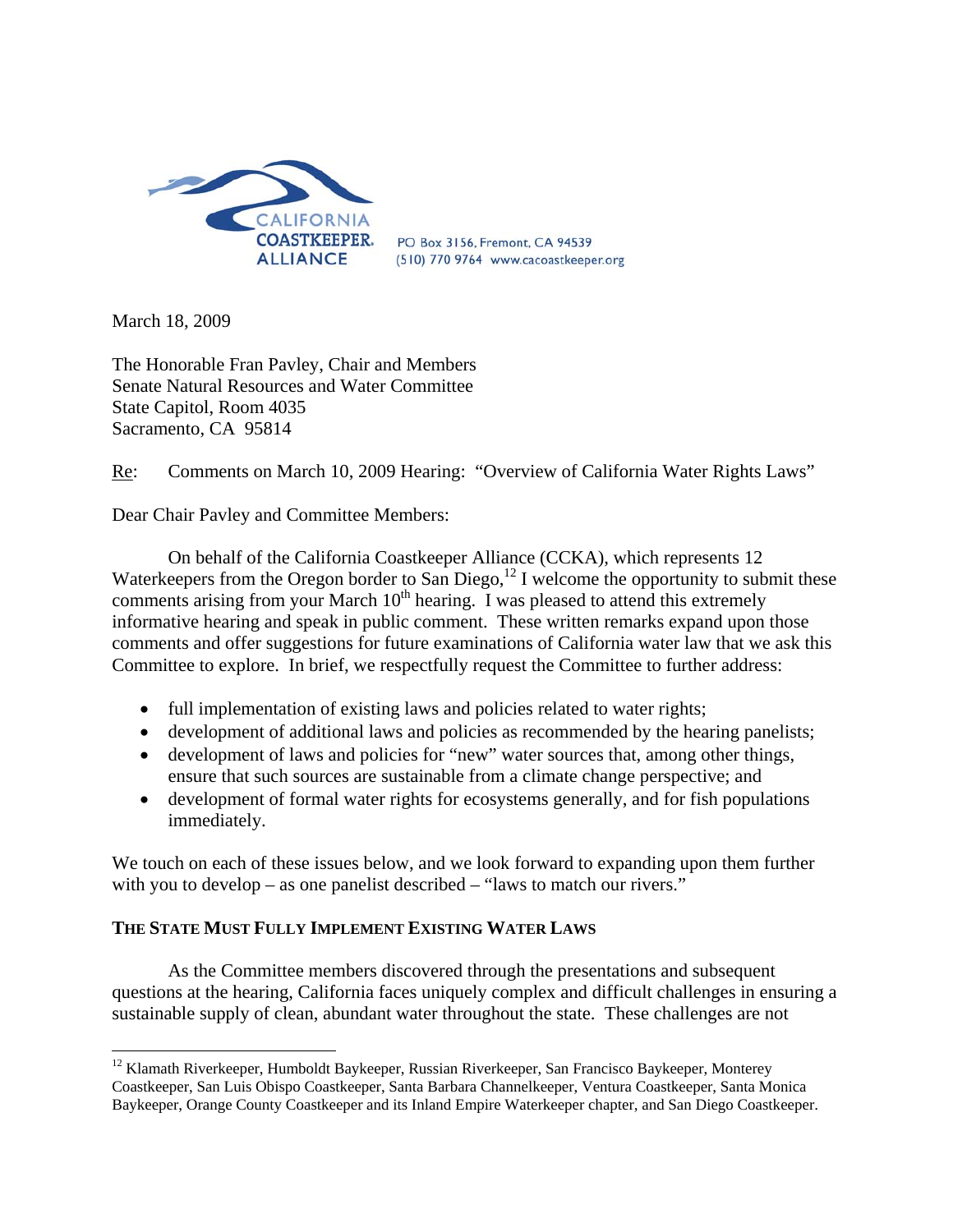insurmountable, though they cannot be met without first reconciling California's "water management" governance façade with the reality of how little we truly know about how water is used and moved in the state. As was admitted repeatedly during the hearing, implementation of *existing* water law is impeded severely by the following facts, among others:

- The face value of water rights in the state exceeds the amount of actual water by a minimum of six times, a figure that is likely significantly higher given the dearth of information on riparian and pre-1914 appropriative rights.
- California's state water agencies cannot report on how much water is actually being used, where it is being used, where it is being diverted to, how much is being diverted, or how many diversions are illegal.
- Where it does have such data, the State Water Board estimates that the number of illegal diversions is over 40% of the number of active permits and licenses, the use of which also fails to comply with the law in many cases. Enforcement authority and resources are extremely limited, and violations rarely if ever receive a meaningful state response.
- The state has no information on the status of many water rights; *i.e.*, whether they are active or may have expired due to lack of use.
- Implementation of the state mandate to prevent "waste and unreasonable use" of water (Water Code Section 275<sup>13</sup> and Article X, Section 2 of the California Constitution<sup>14</sup>) have been sparse to virtually nonexistent, leaving California's water management to be driven down an unsustainable path by "first in time" and "use it or lose it" conventions.

Full implementation of existing law is essential if California is to responsibly address the water challenges before us. We cannot solve our water problems without defining the scope of them and gathering the information needed to identify the most productive solutions. We also cannot solve them without enforcing the law rigorously and immediately against violators who illegally take the public's water. This is true for both water supply and water quality, which go hand-in-hand in protecting this critical resource. These common-sense conclusions nonetheless have been vociferously opposed by some who reap the benefits from the current, flawed system at the expense of other users, including the state's collapsing salmon populations. Opposition to basic, responsible water management functions, however, will lose the stranglehold it has had on California water policy as our collective, substantial water bill becomes due and payable. We urge the Committee to take action to remedy these significant data and enforcement gaps as

 $\overline{a}$ 

<sup>&</sup>lt;sup>13</sup> Water Code Section 275: "The department [of water resources] and [the state water resources control] board shall take all appropriate proceedings or actions before executive, legislative, or judicial agencies to prevent waste, unreasonable use, unreasonable method of use, or unreasonable method of diversion of water in this state."

 $14$  California Constitution Article X, Sec. 2: "It is hereby declared that because of the conditions prevailing in this State the general welfare requires that the water resources of the State be put to beneficial use to the fullest extent of which they are capable, and that the waste or unreasonable use or unreasonable method of use of water be prevented, and that the conservation of such waters is to be exercised with a view to the reasonable and beneficial use thereof in the interest of the people and for the public welfare. The right to water or to the use or flow of water in or from any natural stream or water course in this State is and shall be limited to such water as shall be reasonably required for the beneficial use to be served, and such right does not and shall not extend to the waste or unreasonable use or unreasonable method of use or unreasonable method of diversion of water. Riparian rights in a stream or water course attach to, but to no more than so much of the flow thereof as may be required or used consistently with this section, for the purposes for which such lands are, or may be made adaptable, in view of such reasonable and beneficial uses; provided, however, that nothing herein contained shall be construed as depriving any riparian owner of the reasonable use of water of the stream to which the owner's land is riparian under reasonable methods of diversion and use, or as depriving any appropriator of water to which the appropriator is lawfully entitled. This section shall be self-executing, and the Legislature may also enact laws in the furtherance of the policy in this section contained."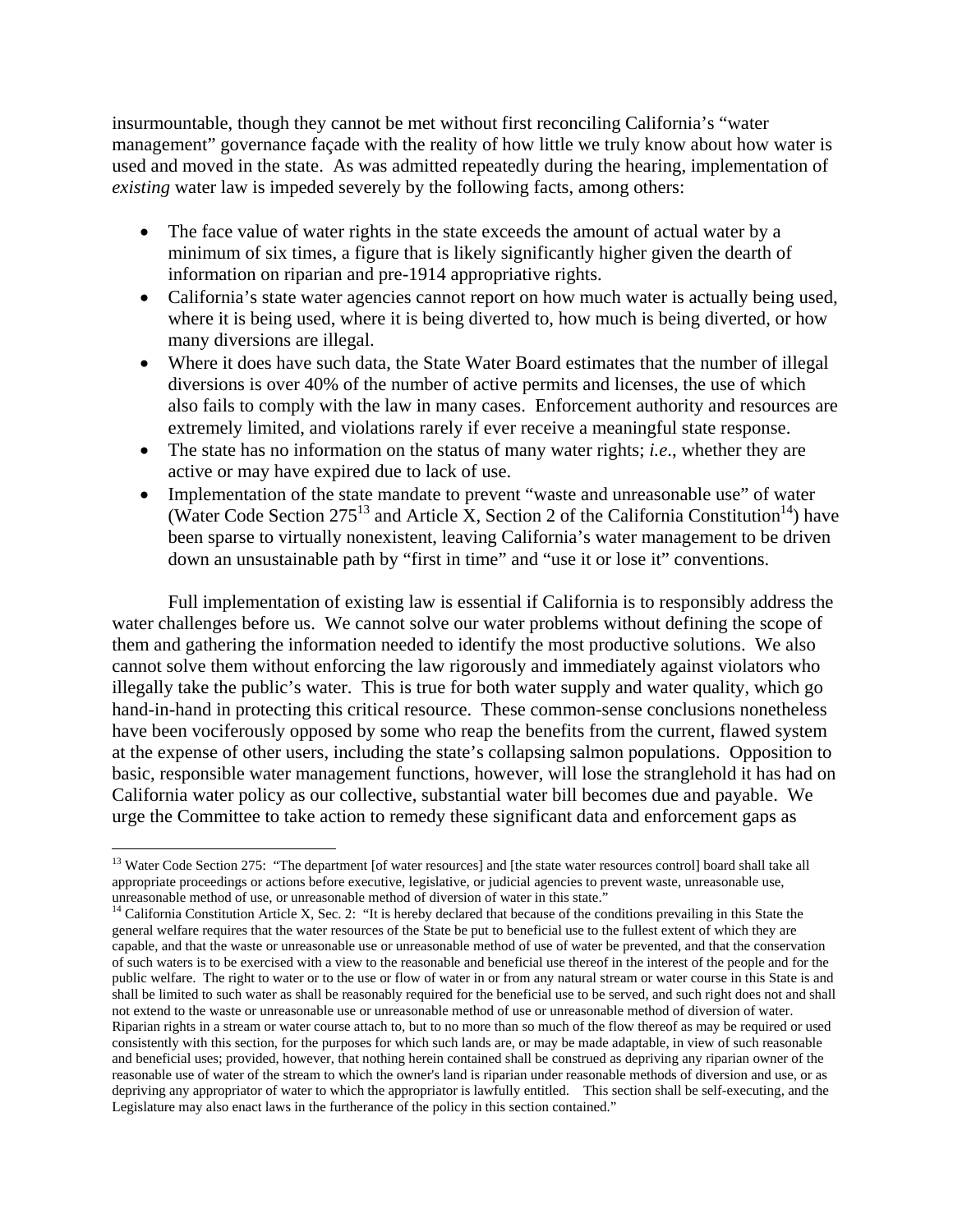quickly as possible, so that we may take prompt, effective action in the face of growing water shortages.

## **ADDITIONAL REFORMS ARE NEEDED TO CLOSE GAPS IN THE LAW THAT PREVENT CALIFORNIA FROM ACHIEVING SUSTAINABLE, LOW-ENERGY WATER USE**

Key Recommendations from the Hearing Panelists Will Advance Sustainable Water Use Significantly

In addition to seeking full implementation of existing water laws, suggest to this Committee that we as a state also must re-think "business as usual" and consider new, core water law reforms that will allow us to successfully plan for sustainable, low-energy water use for ourselves and our environment. Several such reforms were suggested by some of the panelists at the March  $10<sup>th</sup>$  hearing. We ask the Committee to investigate the following sound proposals at greater length:

- Mandate, with enforcement tools, the reporting needed to determine the scope, rate and method of all surface water and groundwater diversion and use statewide;
- Actively review water use in the state through the lens of Water Code Section 275 and Article X, Section 2 of the California Constitution, and amend water law, regulations and policy as needed to ensure that the mandates of these provisions are met;
- Develop and implement an effective, mandatory process to regulate the use of groundwater throughout the state;
- Implement a sustainable funding stream for state oversight of water diversion and use;
- Enact the public trust doctrine in the state Constitution; and
- Consider "bundling" permits (flow, storage, water quality) to ensure that the use of water protects water quality as well. Water should be as clean, or cleaner, when returned to the public after its use than before its diversion.

 These reforms share a foundational assumption that the *correlative rights doctrine*, currently associated with riparian surface water and overlying groundwater rights, should be considered as extending to all of California water law. As noted by the panelists, the rights of all water users (including ecosystem use) in California are in reality correlative, or linked, particularly as water available for use grows scarcer. As demands grow and supply shrinks in the face of climate change and other challenges, we will all need to better share the water regardless of the source of our rights, which is consistent with this doctrine. The call for "statewide sharing" made by some of the panelists is also consistent with Water Code Section 275, Article X, Section 2, and the mandates of the public trust doctrine.

The jurisprudence, or philosophy, of law behind all of these mandates and doctrines calls for the statewide, equitable, shared distribution of a scarce resource such that reasonable and beneficial uses thrive, and wasteful and unreasonable uses do not. This jurisprudence respects the inherent rights of all to exist, thrive and evolve, a goal that in application may allocate more or less water than users currently claim. It necessarily includes environmental uses, if only because it is the lack of attention to the limits of the natural environment that have brought us to the crossroads we now face. This foundational jurisprudence, discussed further below in the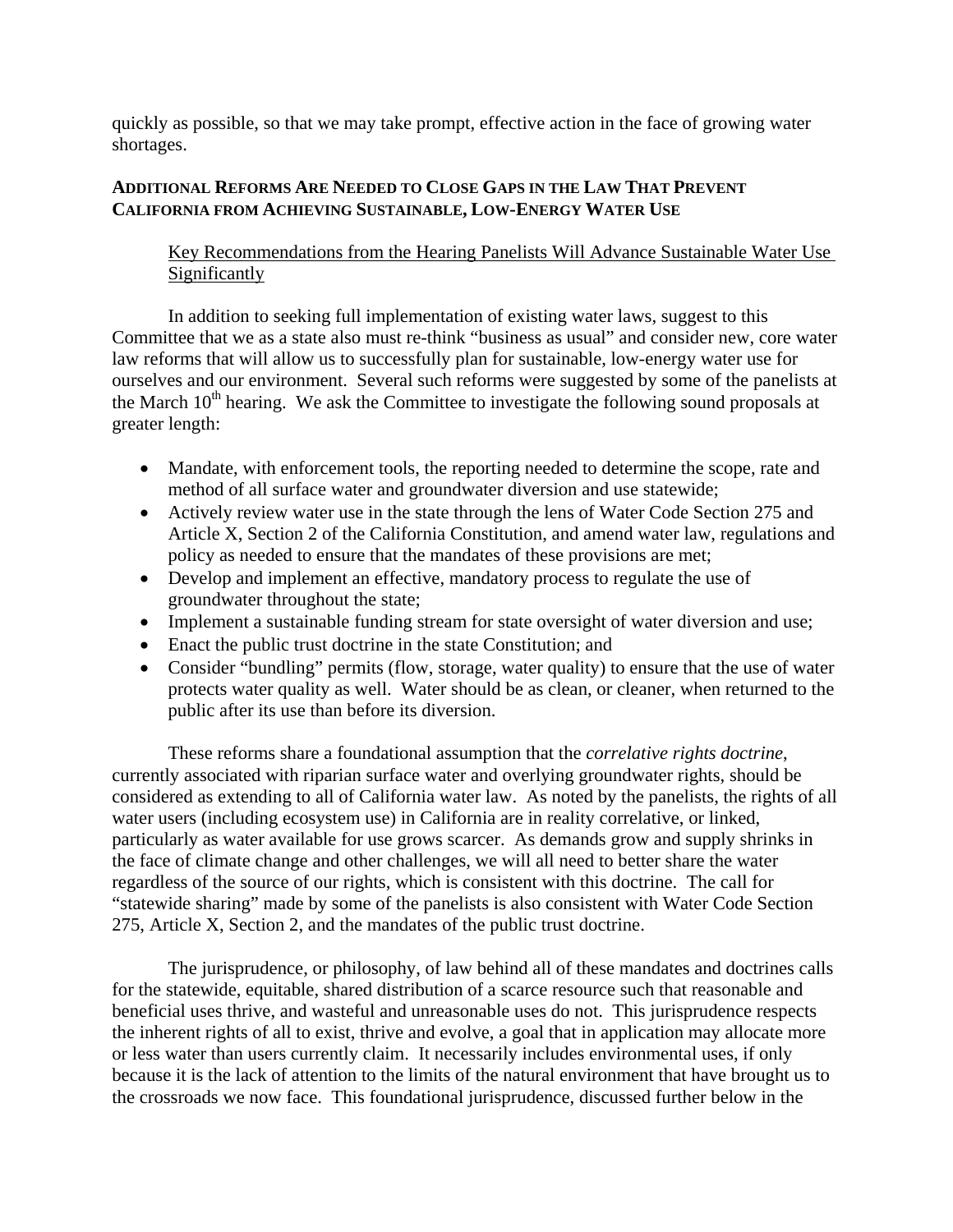context of water rights for ecosystems, and should underlie all of our deliberations on water reforms.

#### Laws and Policies for "New" Water Sources Should Address State Climate Change Initiatives to Ensure Uses and Sources Are Sustainable.

"New" water supplies, such as from recycling and local stormwater capture, were only briefly mentioned at the hearing, and merit more attention as the Committee's work unfolds. The Governor's Climate Action Team found that climate change could reduce California's snowpack one-third by 2060. Developing sustainable, local water supplies and any associated rights now (and protecting the health of the waters we have) are essential to planning for adaption to the inevitable natural supply cuts.

As discussed further below, "new" water supplies create intriguing law and policy questions with regard to the rights assigned to such water, particularly if it is stored. These questions should be addressed in conjunction with an evaluation of the overall sustainability of the "new" water supplies, particularly in light of state mandates to avoid waste and unreasonable use. Our water supplies should be energy-efficient to avoid exacerbating the problems associated with climate change and to meet the state's greenhouse gas reduction goals. The effects can be significant; for example, the California Energy Commission found that water management consumes 19% of the state's electricity every year. If our water sources are not sustainable from an energy and climate change perspective, they will not be sustainable from water supply perspective.

In an August 2008 report,<sup>15</sup> the Los Angeles County Economic Development Corporation ranked conservation and "local stormwater capture" as the most cost-effective, energy efficient, relatively immediate water sources. By contrast, ocean desalination using current technology ranked lowest on the list of water supply strategies in terms of greenhouse gas emission impacts ("surface storage" ranked lowest overall). The state's AB 32 Scoping Plan promotes several water strategies as energy-efficient alternatives that can create "new" water and that should be encouraged. However, it conversely does *not* discourage energy inefficient *(i.e.,* "unreasonable") alternatives that can quickly use up and exceed the energy credits from new, energy-sustainable water sources.

California can and should focus its investments, and prioritize its water rights, on water supply solutions that advance the state's critical climate change goals rather than impede them. Millions of acre-feet of water can be "created" swiftly and at relatively low cost through conservation, local stormwater capture and tailored recycling. Investigations also should be made into "green" desalination, such as of brackish groundwater using alternative energy sources. State law and policy, including water rights, should both encourage energy efficiency and discourage energy inefficiency in water investments, consistent with preventing the waste and unreasonable use of the water used in those investments.

 $\overline{a}$ 15 LAEDC, *Where Will We Get the Water? Assessing Southern California's Future Water Strategies* (Rev'd Aug. 14, 2008); available at: http://www.laedc.org/sclc/studies/SCLC\_SoCalWaterStrategies.pdf.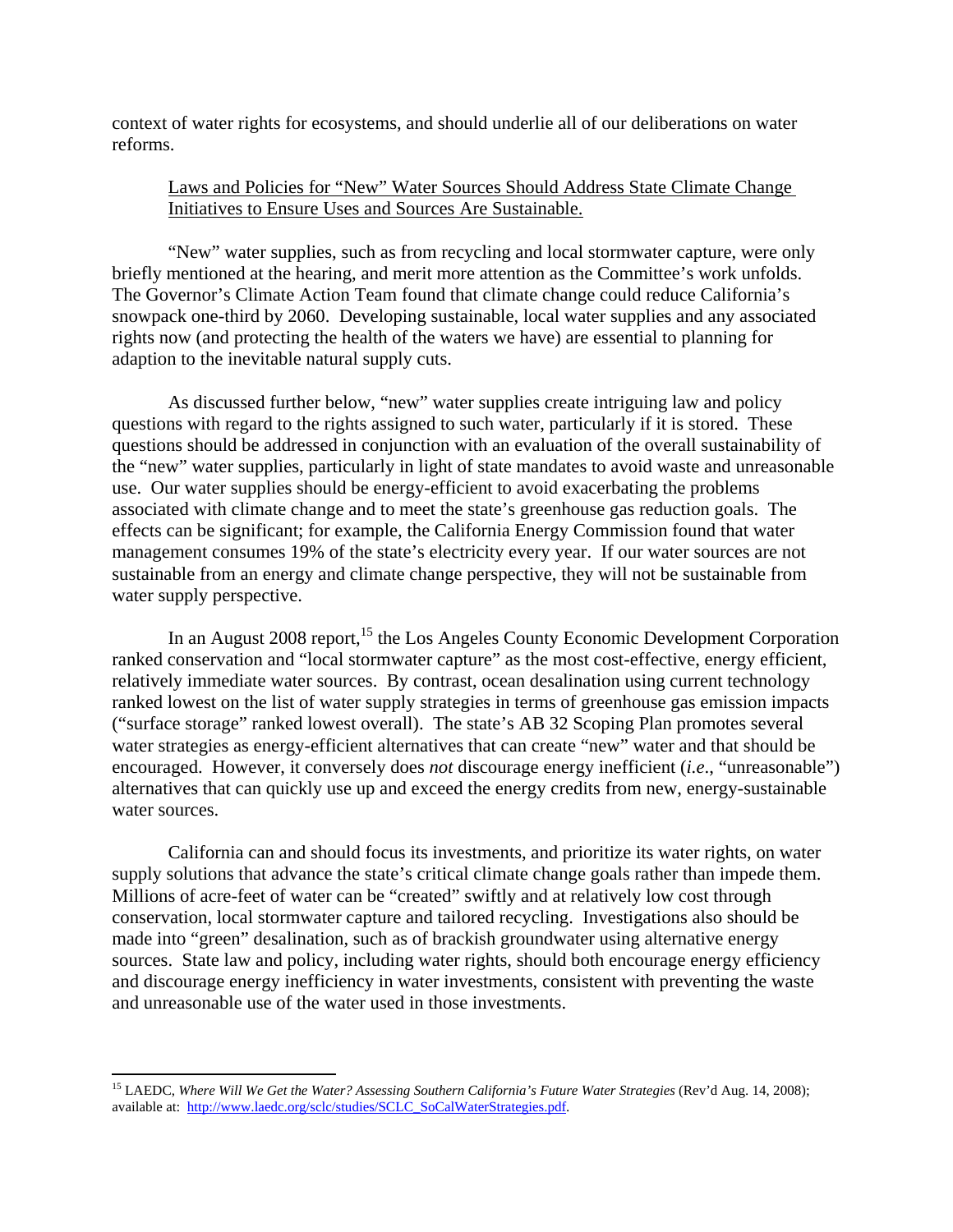#### Effective Water Planning Must Include Formal Water Rights for Ecosystems

 Climate change, a growing population and other factors have increased demands on water and reduced supply. Our water ecosystems generally, and our fish populations in particular, have suffered as a result. Fishing and environmental groups have been forced to sue under the Endangered Species Act (ESA) on behalf of endangered and threatened fish such as Sacramento River winter and spring run chinook salmon and steelhead, delta smelt, and longfin smelt, who need more water than the state is providing in order to survive. The San Francisco Chronicle editorialized on March  $16<sup>th</sup>$  that "[s]almon may live a hazardous life at sea where forage is scarce, but none of the young fish will ever get there if salmon-rearing conditions in the Sacramento and scores of other rivers and creeks aren't protected." The editorial concluded that "[u]nless this commitment is found, an iconic fish - and the human industry built around it could slowly die out. California can't allow its native salmon to be a memory."

While ESA is an invaluable tool to try to save species on the brink, it is a poor proxy for sustainable water planning. Court-ordered reductions in water deliveries, which are disruptive at best to agriculture and municipalities and devastating at worst, will most certainly increase without meaningful reform, as more species become threatened and endangered. Unless California is willing to write off fish for our children and grandchildren, including the iconic salmon, we need a system that allows us to plan effectively for the water needs for *both*  Californians and ecosystems. The current legal system does not do that.

Water rights – with the reforms touched on above – could potentially be an effective way to allocate water for human use. However, a major flaw in the current system is that there are no parallel water rights for ecosystems. This means that ecosystems do not have a seat at the table when adjudications or other water rights evaluations take place. The ecosystems' needs are addressed only indirectly, through such methods as conditions in permits, requirements to prevent "waste and unreasonable use," and the public trust doctrine. None of these otherwise important tools have been enforced in any meaningful way, in part because they are not on par with actual water rights. As a result, ecosystem water needs are consistently relegated to a tangential role in state water planning, until the ecosystems or their non-human inhabitants are at the brink of collapse. That is when the ESA hammer falls – abruptly, with little foresight, and often too late.

We suggest to this Committee that the dangerously well-trod path of "use, overuse, environmental decline, then hasty and unplanned reaction" can be broken by granting ecosystems, including fish, the right to be at the planning table from the beginning at a level equal with other users, rather than at the end when the damage is done. If water rights are to be the measure by which water is allocated in the state, then ecosystems also must be granted water rights, enforced as needed by independent guardians ad litem. Formalizing the rights of ecosystems in law on par with other uses will implement the desired jurisprudence of respect for the inherent rights of all to exist, thrive and evolve in this state.

There is growing precedent for this path. Communities around the United States already are passing local laws that create an "enforceable right of natural communities and ecosystems to exist and flourish" within the community's boundaries. California can raise the bar, with state